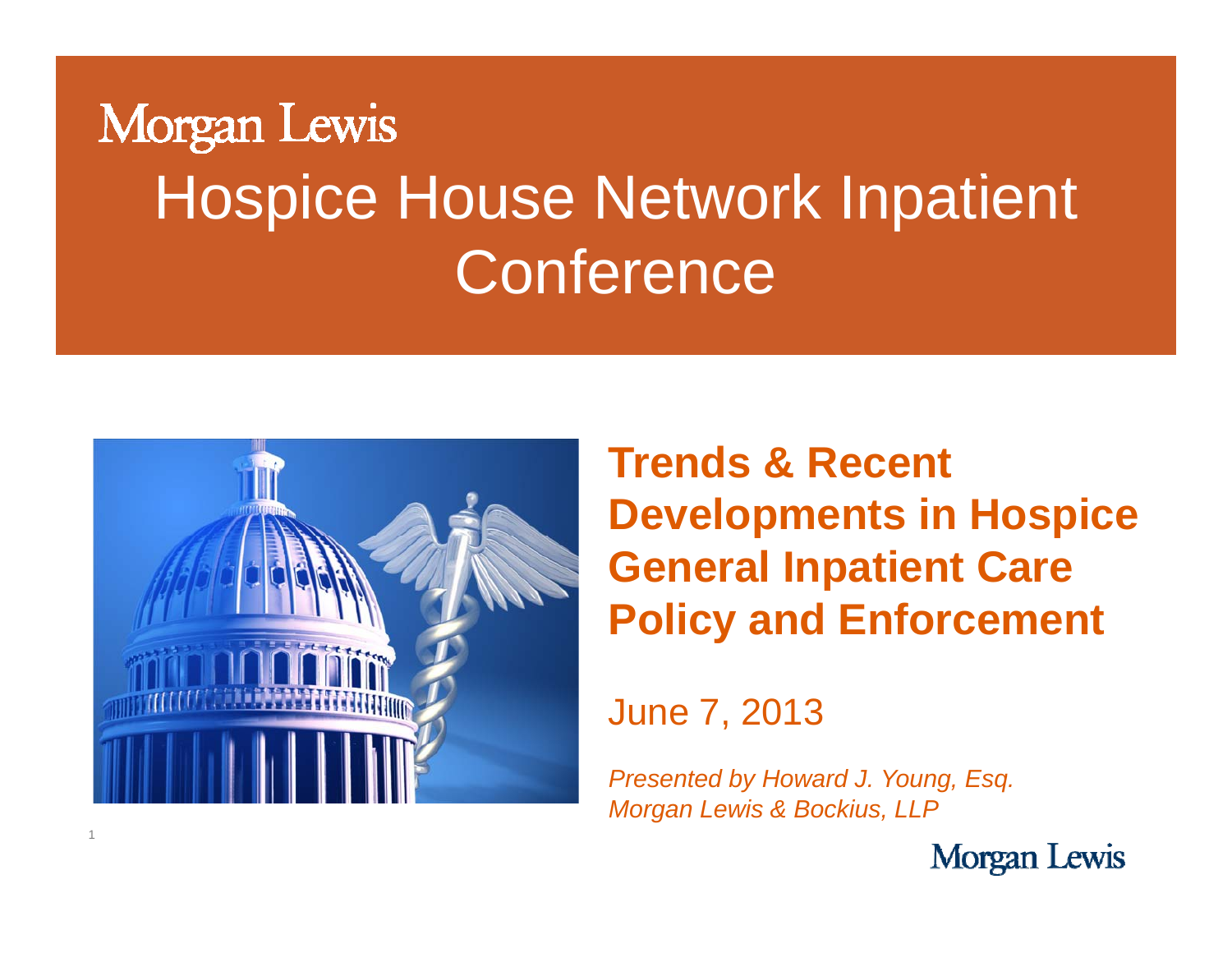## AGENDA

- Hospice General Inpatient (GIP) Regulatory Overview
- Industry Trends to Watch
- Government GIP Enforcement Issues
- State Law Issues
- Things to Keep in Mind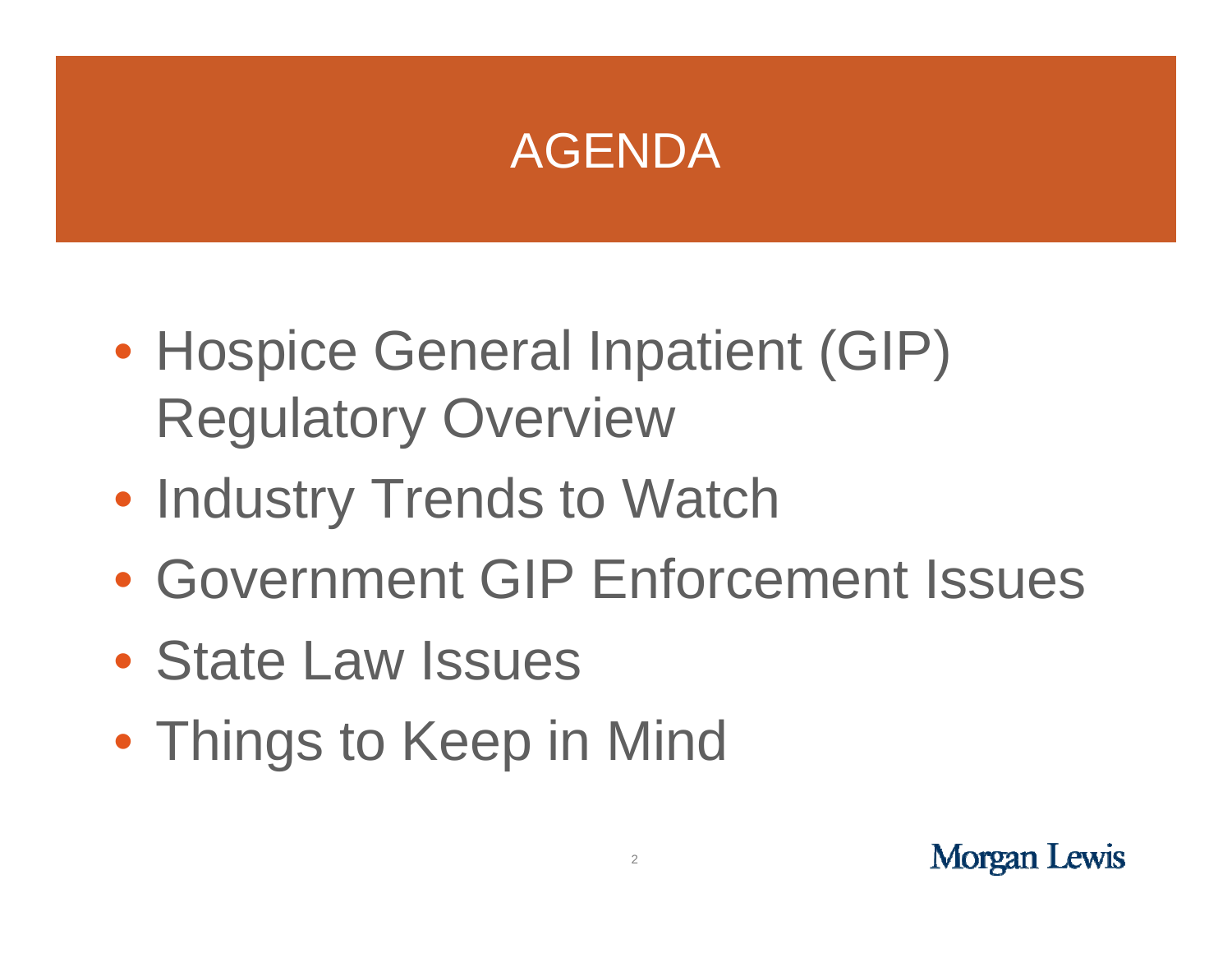## Medicare Levels for Hos pice Care

- 1.Routine Home Care
- 2.Continuous Care (a/k/a Comfort Care)
- 3. Inpatient Respite Care
- *4. General Inpatient Care*
	- Must be provided in a Medicare or Medicaid facility
		- Medicare-certified hospice meeting the conditions of *participation for providing inpatient care directly – 42 C.F.R. 418.110; or*
		- *Medicare certified hospital or skilled nursing facility that provides 24-hour nursing services and patient areas.*
	- Intended for short-term management of pain and other symptoms that cannot be properly managed in other hospice setting.

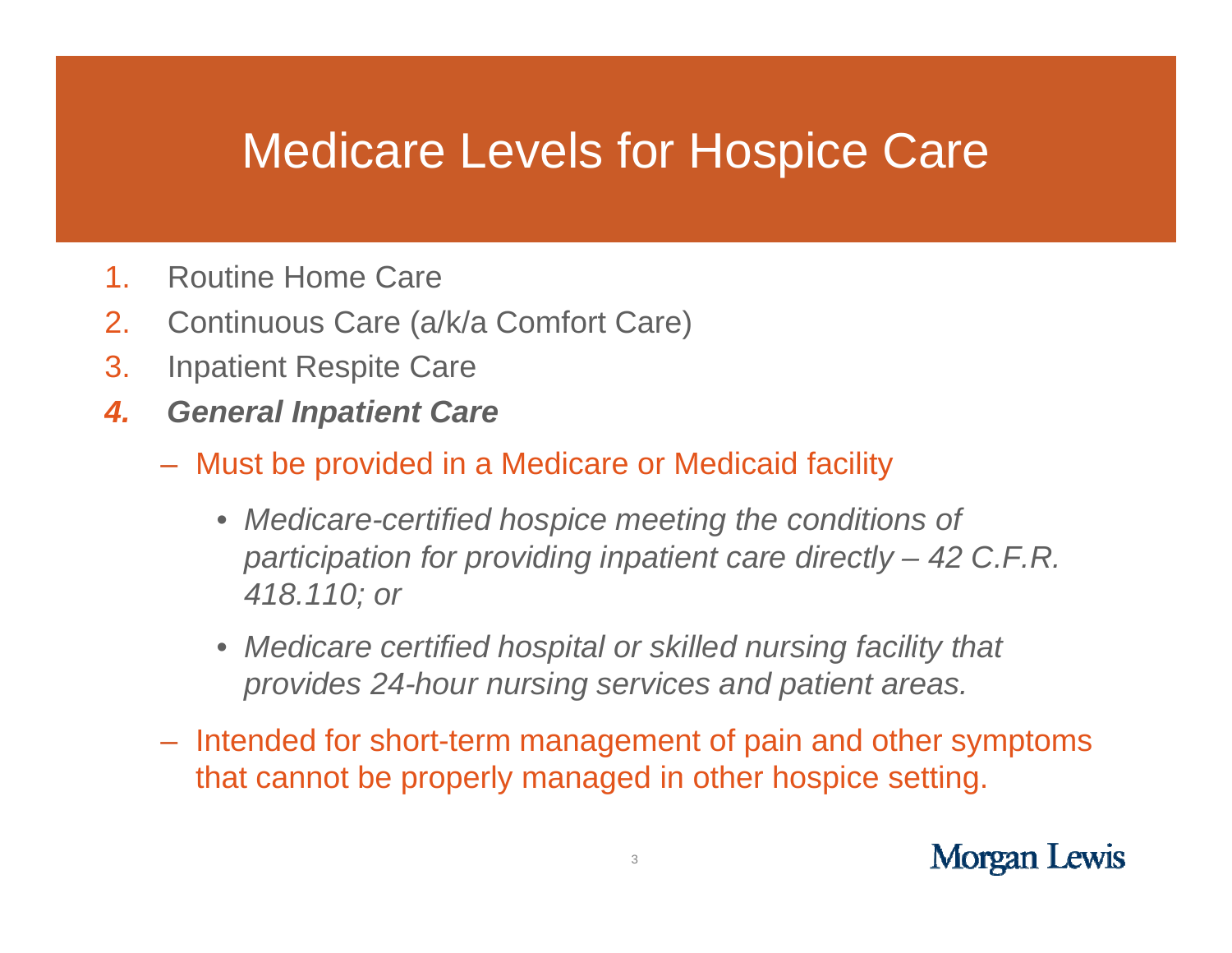## Industry Trends to Watch\* A Congressional Advisor's Perspective

- Hospice use among Medicare beneficiaries has grown substantially over the past decade.
- The number of hospices providing care to Medicare beneficiaries has more than doubled since 2000 in response to increased utilization of the benefit.
- The growth in hospices has been almost entirely in the for-profit hospice provider sector.

<sup>\*</sup>Source: Medicare Payment Advisory Commission (MedPAC). Hospice services: Assessing payment adequacy and updating payments. March 2013 Report to the Congress.

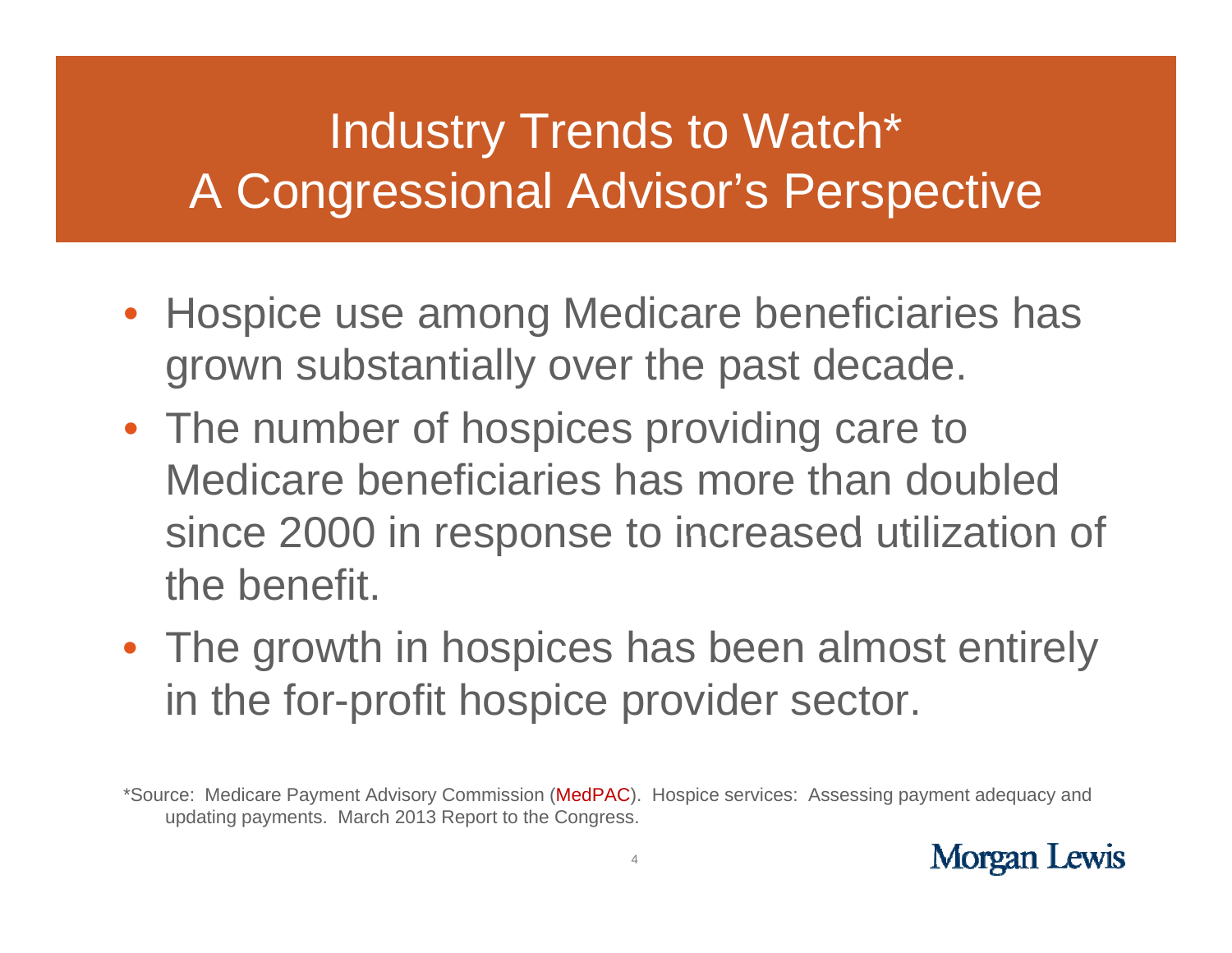## Industry Trends to Watch\* An Enforcement Agency's Perspective

- General Inpatient Care
	- Accounts for 8% of the \$13.7 billion in Medicare spending on hospice care
- Although inpatient hospitals and SNFs may provide hospice GIP, the majority of GIP care (58%) occurs in hospice inpatient units.
	- Hospices with inpatient units are 23% more likely to provide GIP care to beneficiaries than hospices which do not have inpatient units.
	- GIP provided in hospice inpatient units results in longer lengths of stay than GIP provided in other settings.

\*Source: U.S. Dep't of Health & Human Svcs, Office of Inspector Gen., Medicare Hospice: Use of General Inpatient Care (May 3, 2013)

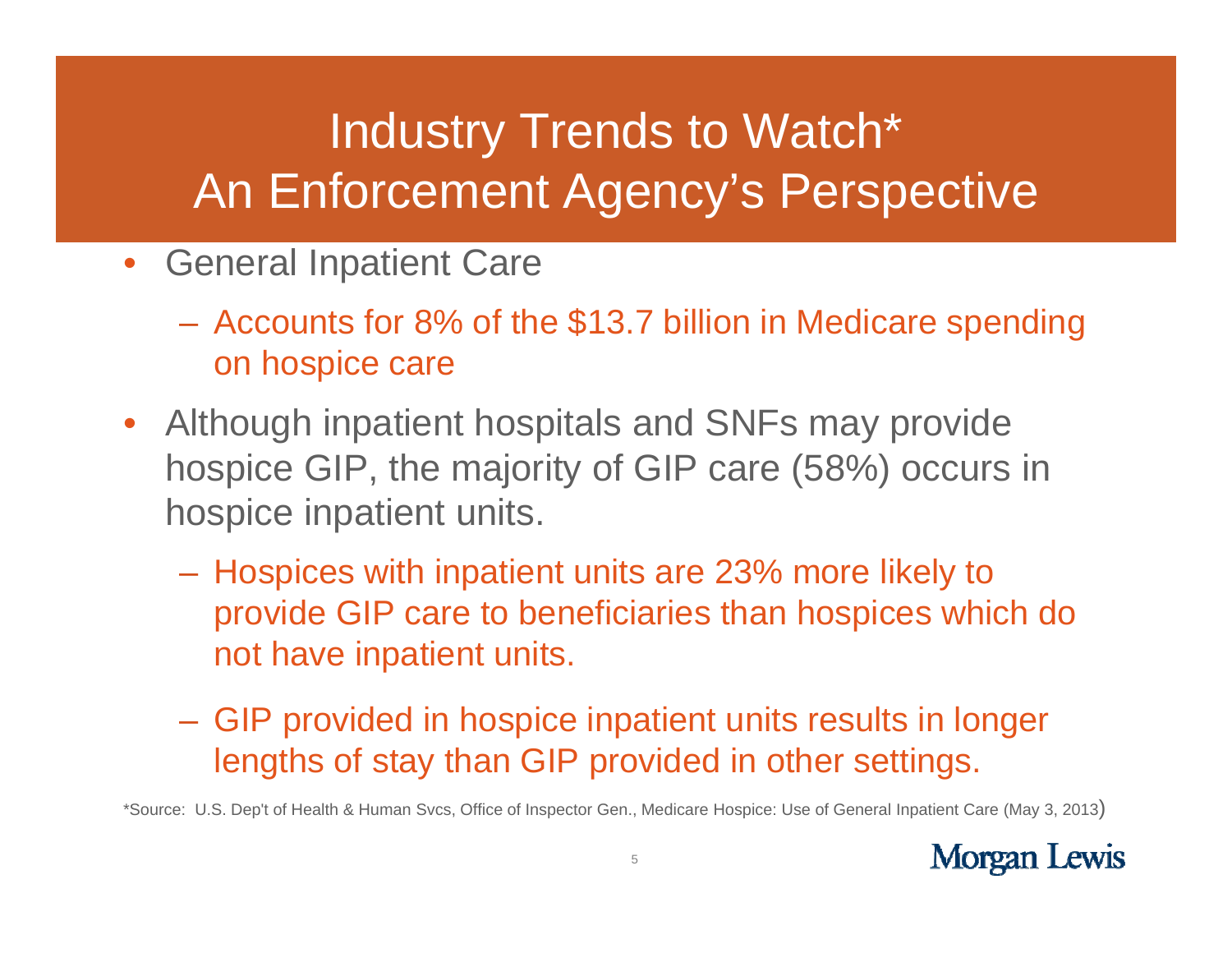## Industry Trends to Watch \*e Care<br>e Care

- • Respite Care
	- In addition to providing GIP, hospice inpatient units may also provide inpatient respite care.
	- Low utilization
		- $\bullet\,$  Inpatient respite care accounts for just 0.2% of hospice days.
	- Hospices are permitted to charge beneficiaries 5% of Medicare's respite care payment per day, but few hospices actually charge or collect the respite coinsurance.

\*Source: Medicare Payment Advisory Commission (MedPAC). Hospice services: Assessing payment adequacy and updating payments. March 2013 Report to the Congress.

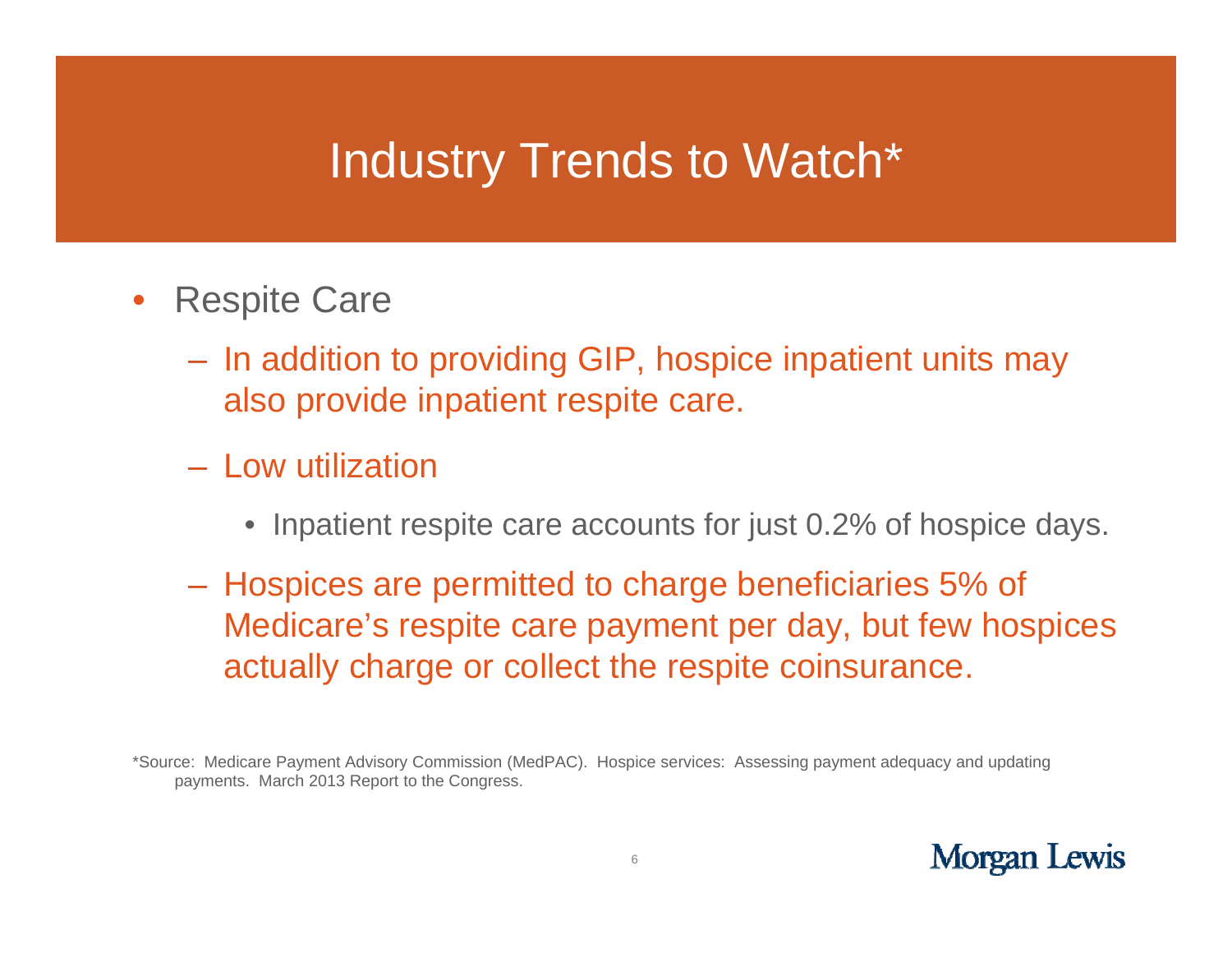Total Recovery from Fraud & Abuse Enforcement in 2012

# \$4.2 Billion



**Morgan Lewis**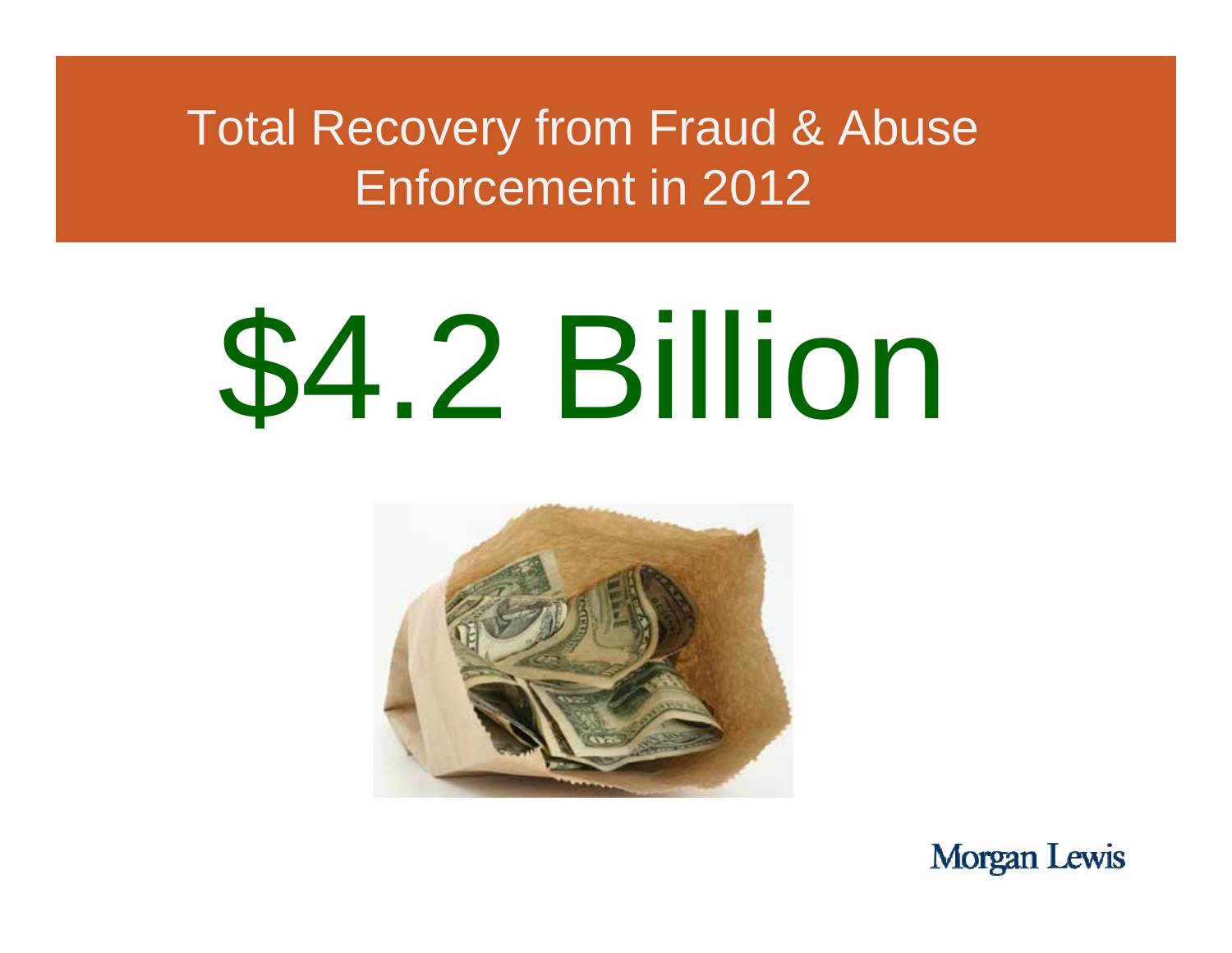## Enforcement Entities

- **U S D t t f J ti U.S. Depar tmen t o Justice**  $\bullet$ 
	- 94 United States Attorney Offices in each judicial district, along with "Main Justice" in Washington, DC,
		- prosecute individuals, groups of individuals, institutions, and businesses that are accused of engaging in health care "fraud."
	- The DOJ Criminal and the Civil Divisions work closely with FBI and other law enforcement agencies including the include the Office of the Inspector General of the United States Department of Health and Human Services (OIG), Postal Service, and state Attorneys General (<u>MFCUs</u>).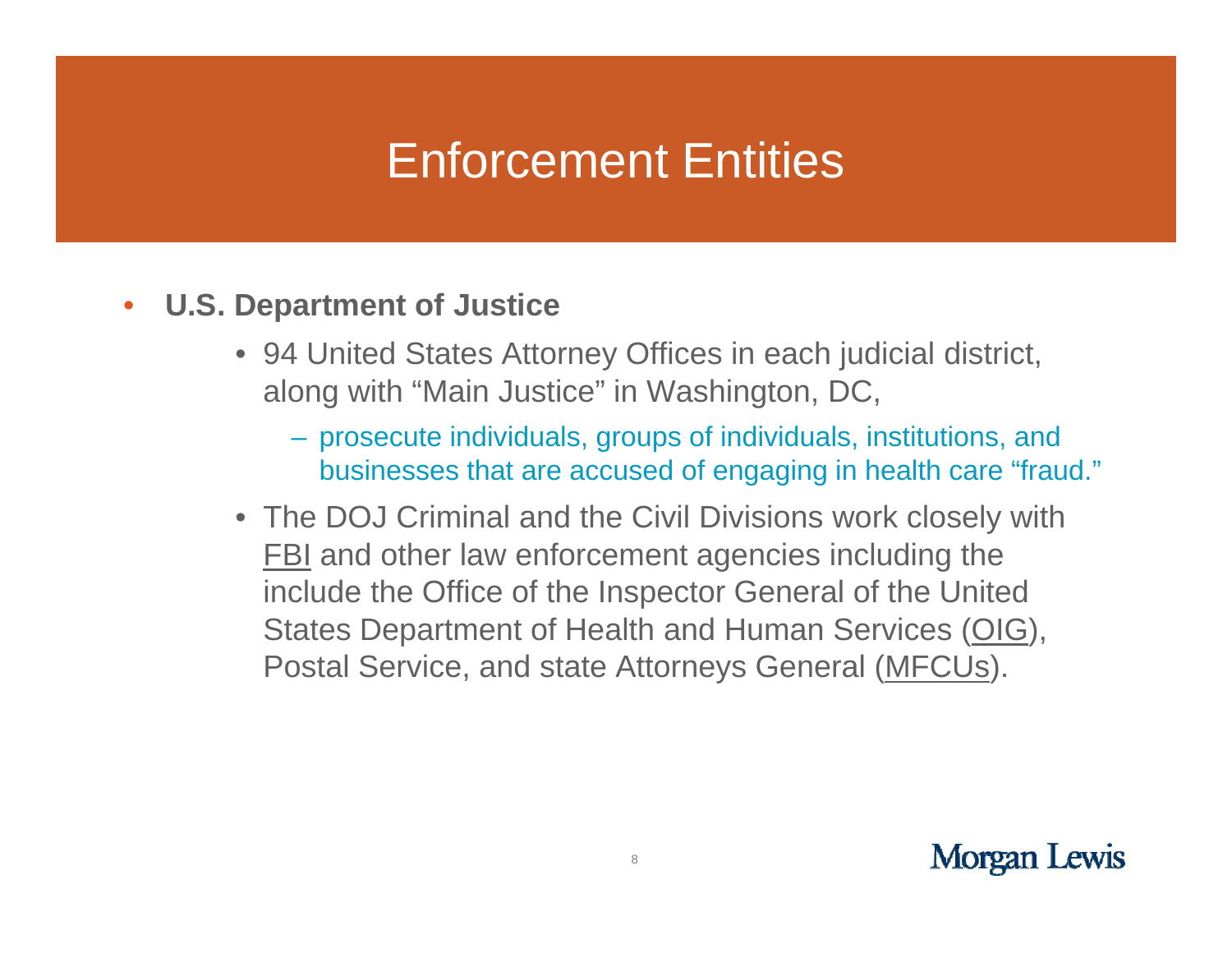## False Claims Act Claims

- $\bullet$  **False Claims Act (FCA)**
	- Triggered if any person knowingly submits a false claim to the government or causes another to submit a false claim to the government or knowingly makes a false record or statement to get a false claim paid by the government.
- $\bullet$  **Whistleblowers and** *Qui Tam Tam***Complaints**
	- Private persons (i.e., whistleblowers/"relators") can file complaint under court seal for violations on behalf of the government. A suit filed by an individual on behalf of the government is known as a "*qui tam"* action.
- • **Penalties**
	- \$5,500 \$11,000 per claim plus the amount of the government's damages
- • **Damag p e Multiplier**
	- The government's damages may be trebled (x3)
- •**Settlements often results in CIAs with OIG**

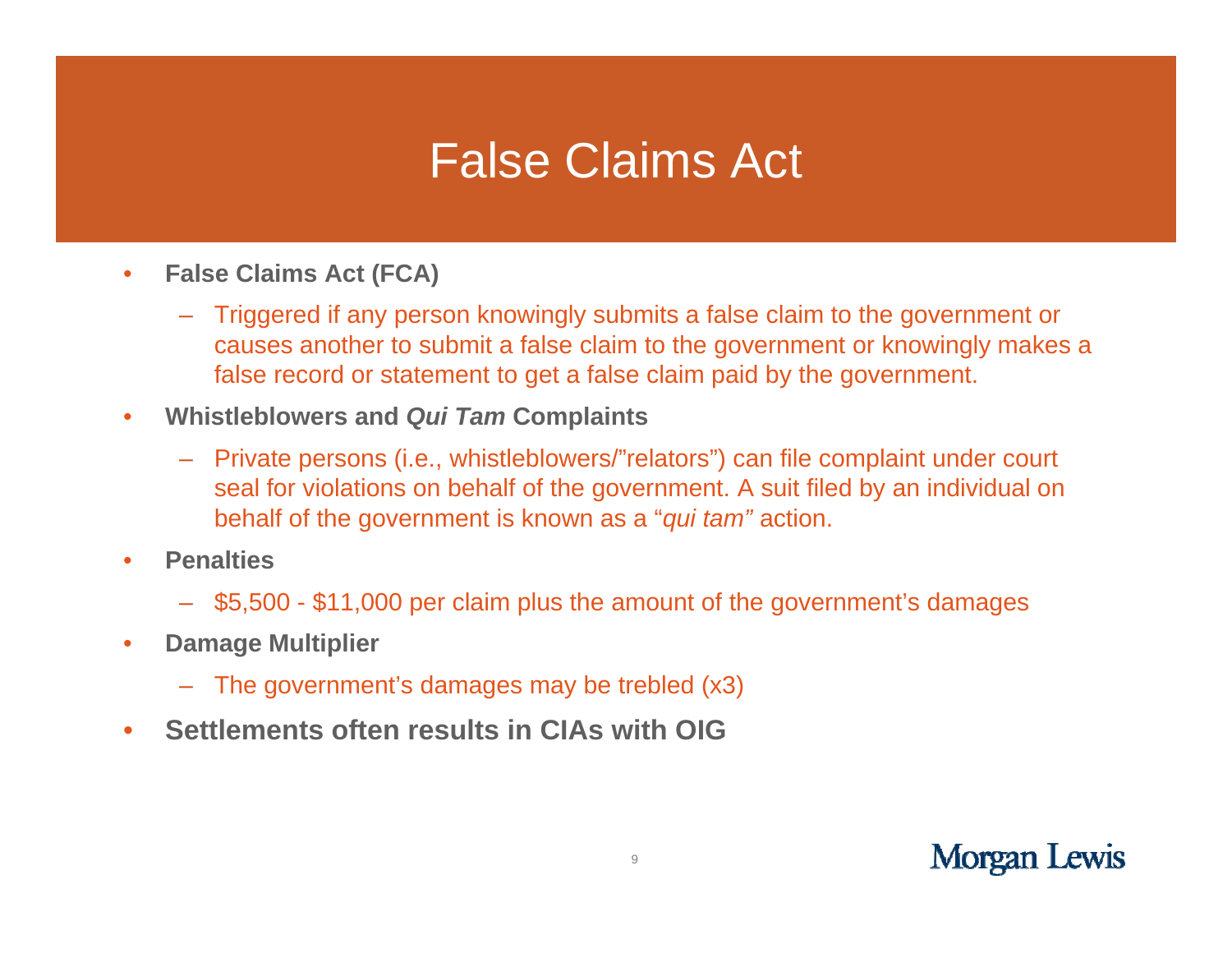## Enforcement Entities

- $\bullet$  **OIG (wears several hats)**
	- OIG identifies and combats waste, fraud, and abuse in the HHS's more than 300 programs, including the Medicare and Medicaid programs.
		- The Office of Investigations (OI) conducts criminal, civil and administrative investigations of allegations of wrongdoing regarding HHS programs/ beneficiaries. Badges and Guns.
		- The Office of Audit Services (OAS) audits the performance of HHS programs and Medicare and Medicaid providers.
		- The Office of Evaluations and Inspections (OEI) conducts high level, policy evaluations to make recommendations on how to strengthen programs, often using audit techniques to gather data and information.
		- The Office of Counsel to the Inspector General (OCIG) represents OIG in all civil and administrative fraud cases and negotiates and monitors corporate integrity agreements.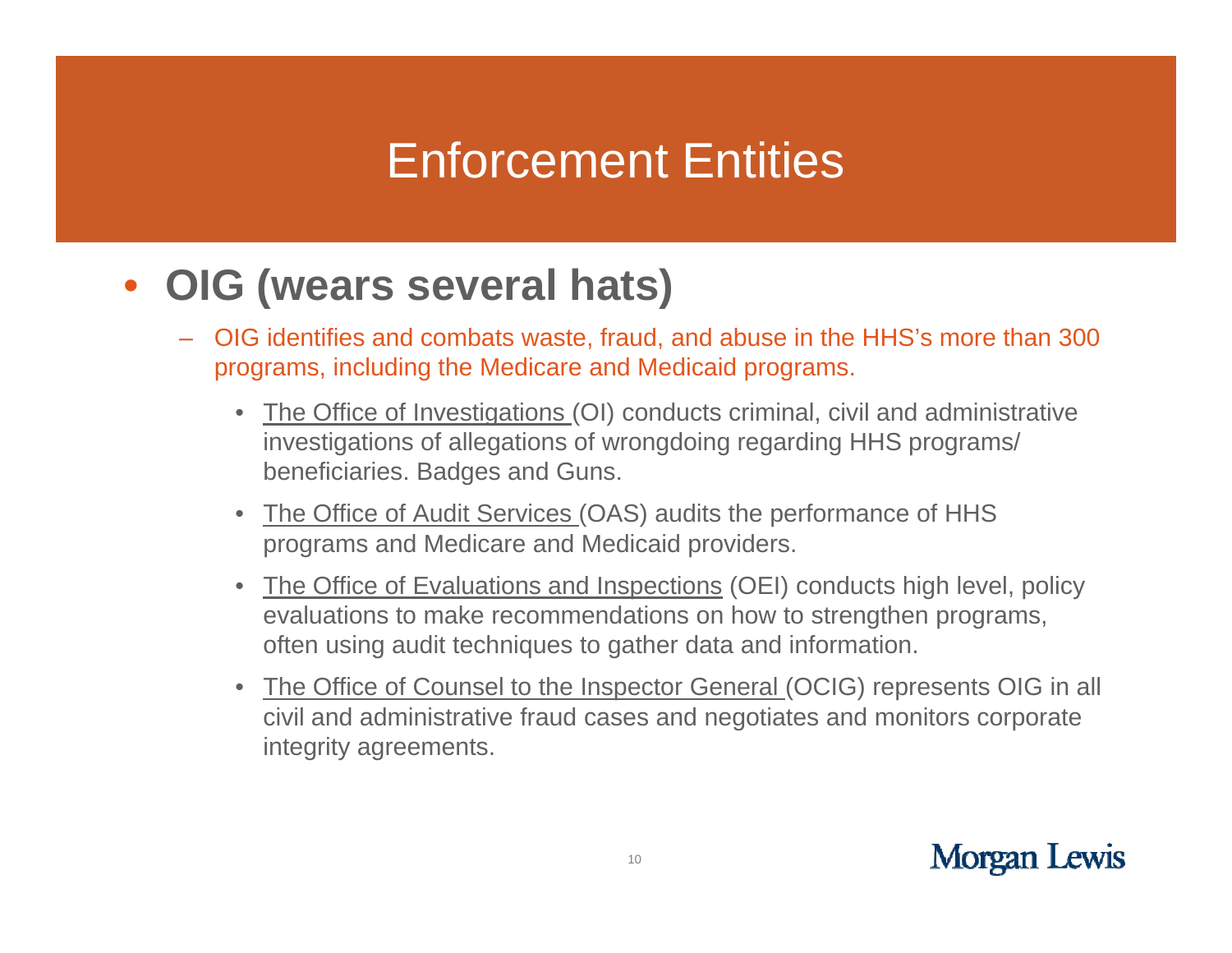### OIG Reviews: GIP on the Radar

- **HHS OIG W k Pl d H i Work Plans and Hospice** 
	- Hospital Transfers to Hospice
		- *(report just issued – hospital payment focus)*
	- Hospice Marketing Practices/Financial Relationships with Nursing Facilities
		- *Inpatient Care focus?*
	- Hospice GIP care was featured in both the 2013 and 2012 OIG Work Plans.
		- "concerns that this level of hospice care is being misused"

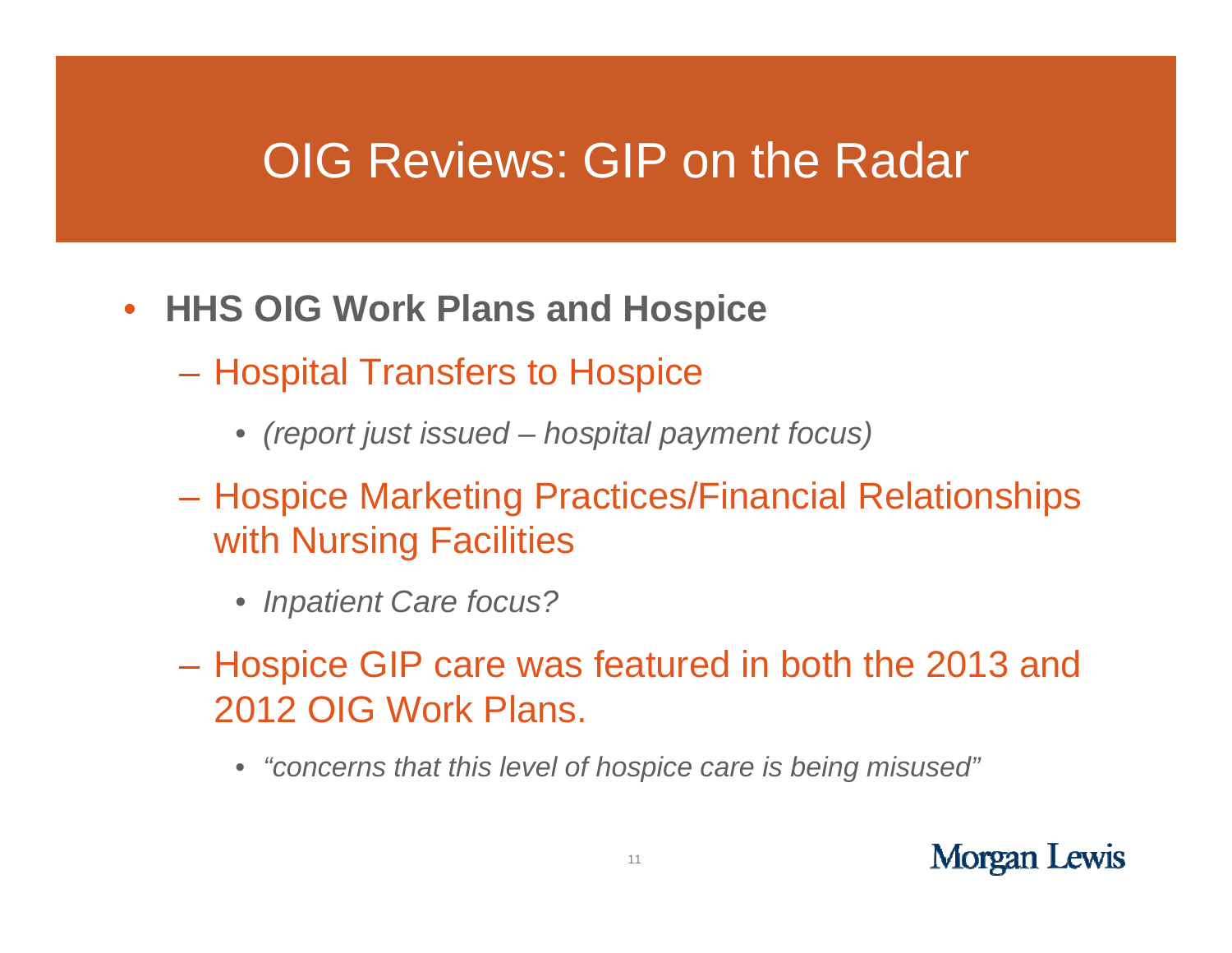## Other Enforcement "Players"

#### $\bullet$ **Medicaid Fraud Control Units (MFCUs)**

- Medicaid Fraud Control Units (MFCU) investigate and prosecute Medicaid fraud as well as patient abuse and neglect in health care facilities.
- MFCUs operate in 49 States and in the District of Columbia.
- Forty-four of the MFCUs are located as part of Offices of State Attorneys General; the remaining 6 are in other State agencies.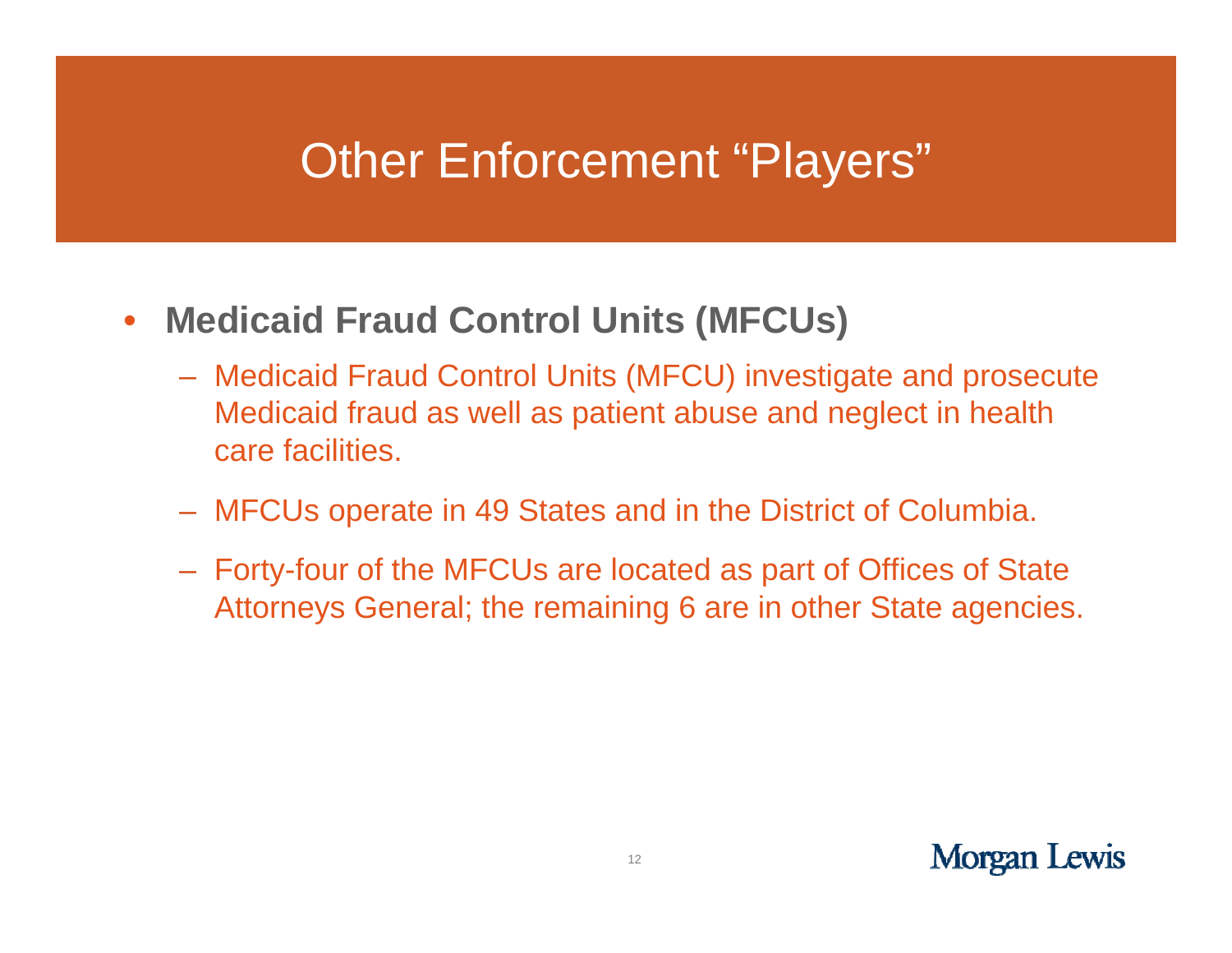## Administrative Enforcement Tools

# • **Medicare Administrative Contractors (MACs )**

- Private companies that serve as contractors performing claims administration.

### • **Recovery Audit Contractors (RACs)**

- Detect and collect overpayments, identify underpayments, and take actions to prevent future improper payments.
- "Bounty Hunter" model due to being paid on contingency fee basis for recoveries.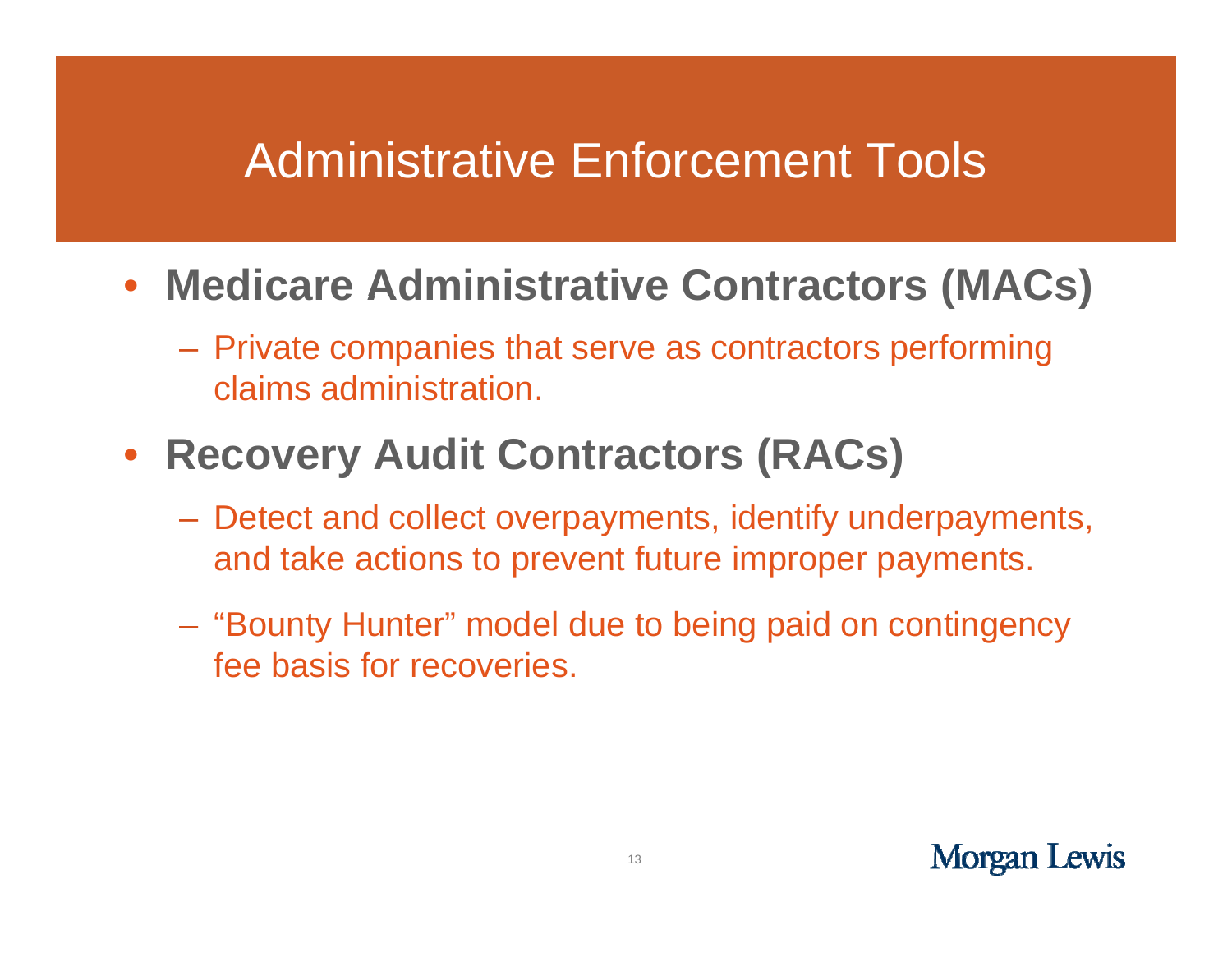## Enforcement Tools (Continued)

# • **Zone Program Integrity Contractors (ZPICs )**

- For-profit contractors paid on contractual basis
- Combined oversight of all Medicare Providers
- Perform both Medical Review and Benefit Integrity Review
	- Medical Chart Review
	- $\bullet$ • Data Analysis
	- Medicare evidence-based policy auditing
- ZPICs initiate payment suspensions, overpayment recoveries, and referrals of providers to law enforcement authorities.
- Increasingly conducting more pre-pay audits, including Medicare Condition of Partici pation reviews.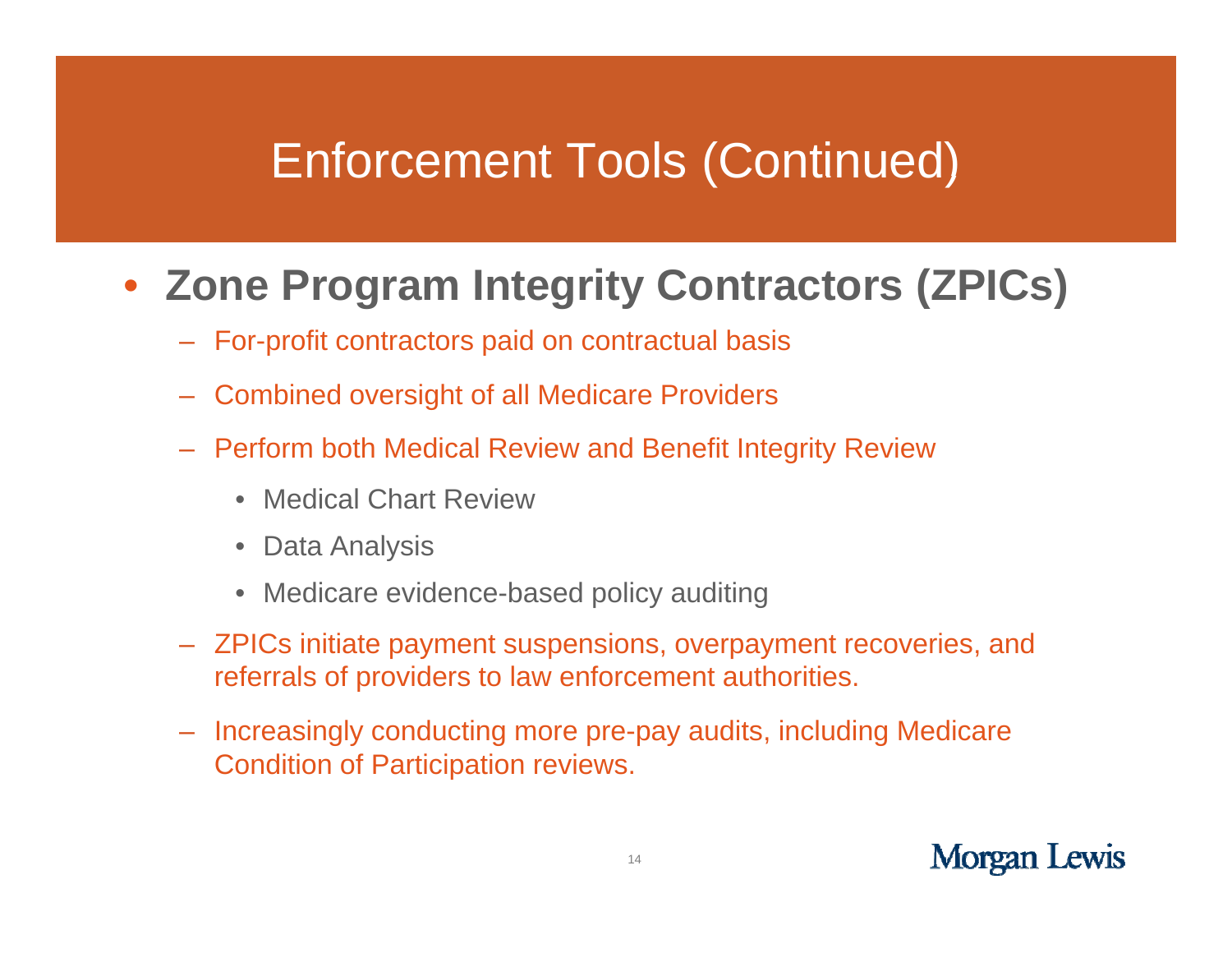#### Enforcement Issues GIP

- **HHS OIG Issued report in May 2013 on Hospice GIP Care in the Medicare Program**
	- Longer lengths of stay and greater utilization of GIP care by hospices with inpatient units are issues warranting "further concern."
- • **General Inpatient Care (GIPs)**
	- OIG Medical Record reviews
		- OIG Sent out requests for GIP medical records on May 15, 2013
		- While GIP isn't high volume, it is high enough that the government is taking a look at it.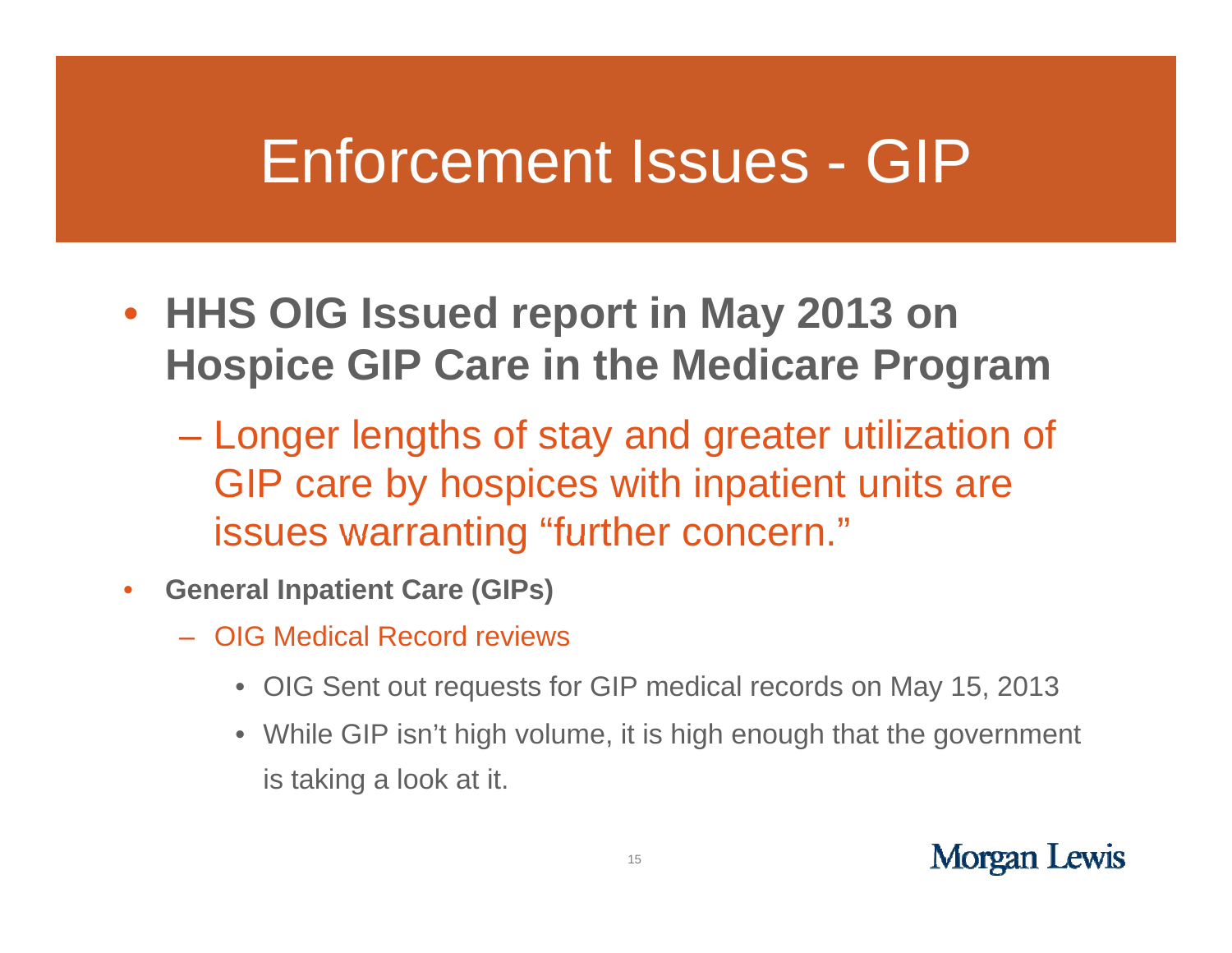## Hospice Enforcement Issues

#### **Reality -- every level of hospice care is under scrutiny**

- $\bullet$  **Routine Home Care**
	- RACs and ZPICs focused on beneficiary hospice eligibility
- $\bullet$  **Continuous Care**
	- In March 2012, a large hospice chain agreed to pay \$25 million and enter into a 5 year corporate integrity agreement to settle whistle-blower allegations that the company overbilled Medicare by billing for continuous care when only routine hospice care was medically necessary. DOJ filed civil False Claims Act complaint against another large hospice company recently alleging similar misconduct.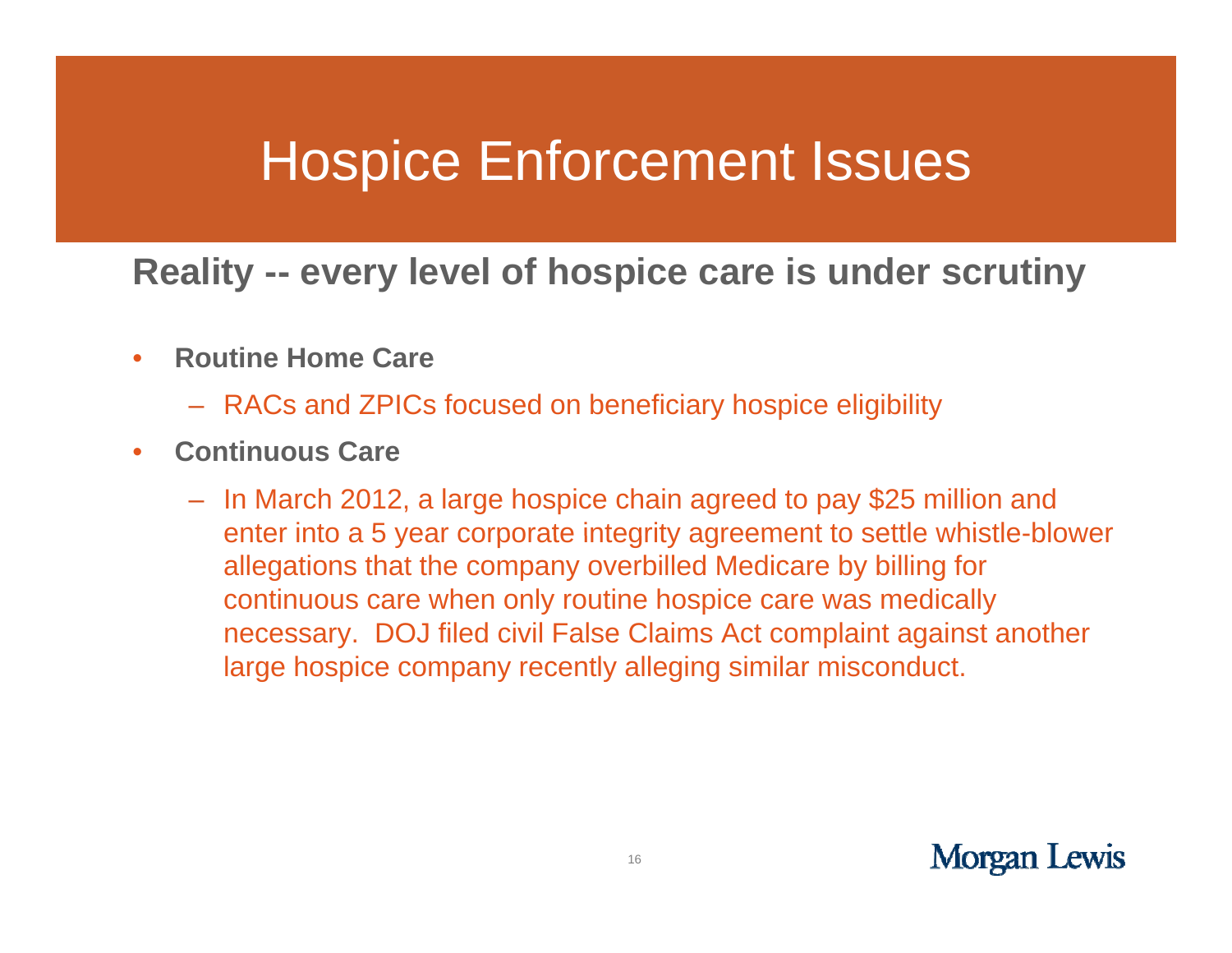## Fraud Investigation & Settlement **Related to GIP**

- Federal *qui tam* lawsuit filed under the False Claims Act
	- Arkansas based hospice settled a *qui tam* suit filed under the False Claims Act for \$2.7 million in December 2011 following a criminal investigation.
	- Medical record review revealed that the Hospice billed for GIP when only routine care was necessary.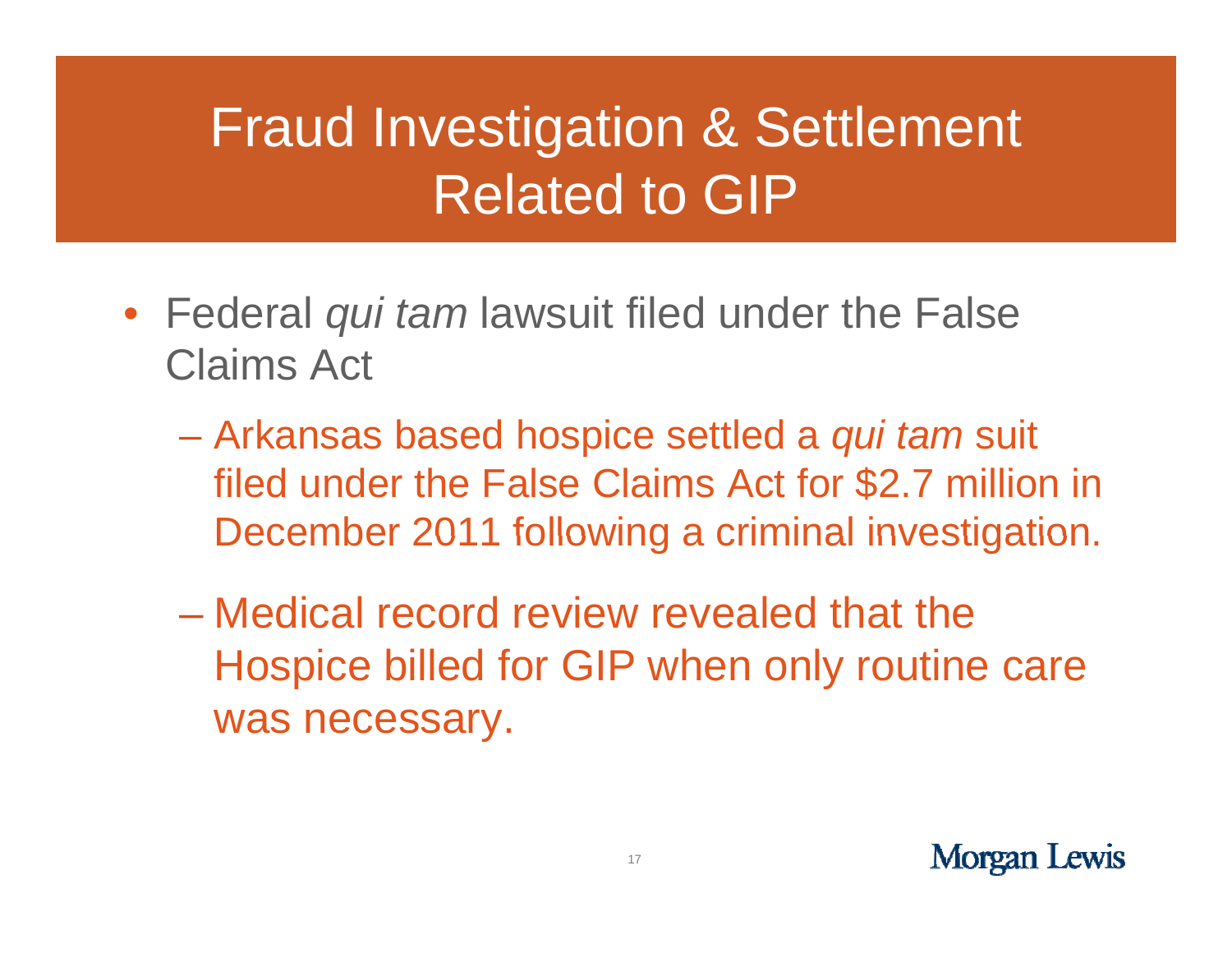## Federal Regulatory Issues that May Affect Hospice Inpatient Units

- **FY 2014 Medicare Hospice Proposed Rule** 
	- Eliminates debility and failure to thrive as primary diagnoses.
		- *Primary diagnosis in IPU – greater scrutiny?*
- $\bullet$  **CMS Guidance to States**
	- – Recommends state survey and certification agencies put hospices applying to be new Medicare providers in the lowest tier of workload priorities.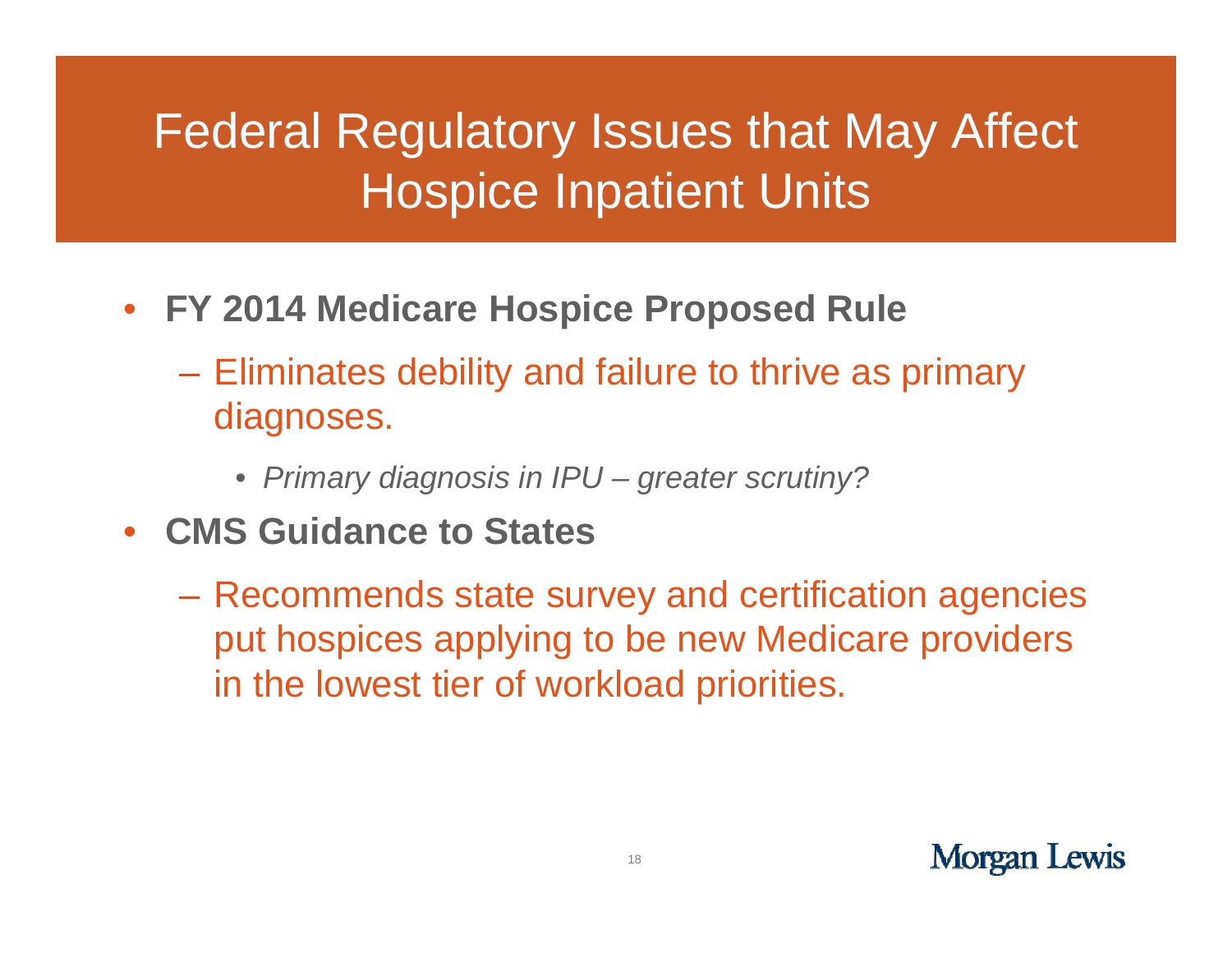## State Regulatory Issues

- **Certificate of Need Review for IPUs**
	- 18 states require certificates of need for hospice facilities.
		- AL, AR, CT, FL, HI, KY, MD, MS, NY, NC, OR, RI, SC, TN, VT, WA, WV, DC.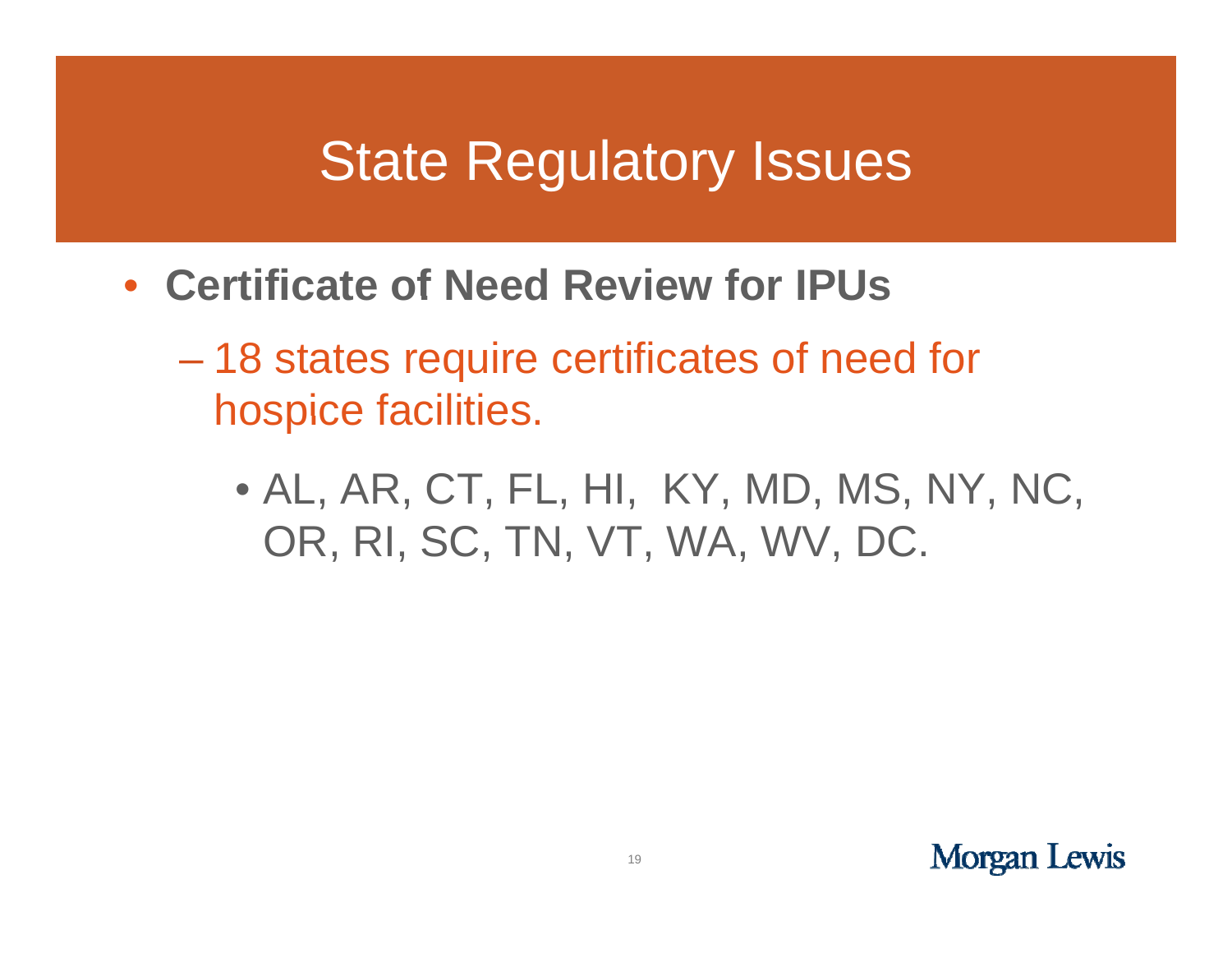## State Regulatory Issues

- $\bullet$  **Separate Licensure of Inpatient Units in or associated with Hospitals**
	- If the inpatient unit will be located in an existing facility, beds may need to be decertified from their existing category and the unit may need to be physically separated by a firewall.
	- Hospice facilities owned by the same entity but which are not located on the same property may require separate state licensure and compliance with all applicable design and construction standards.
	- For example, South Carolina regulations specify:
		- *Hospice facilities owned by the same entity but which are not located on the same adjoining or contiguous property shall be be separately licensed. S.C. Code Regs. 61-78(103)(G)(5)*
		- *Multiple types of facilities on the same premises shall be licensed separately even though owned by the same entity. S.C. Code Regs. 61-78(103)(G)(7)*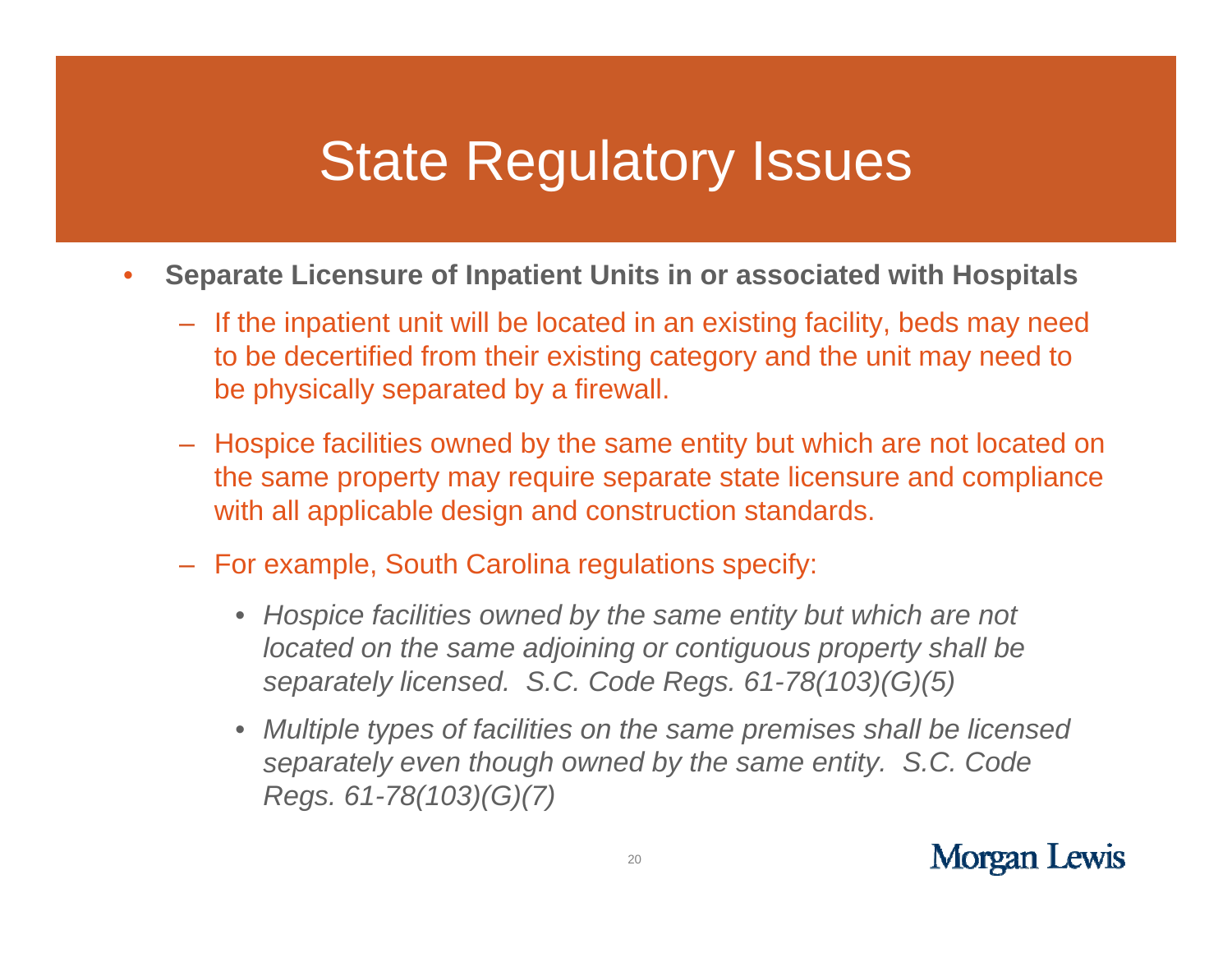## State Regulatory Issues

# **Separate Licensure of Hospice Inpatient Units Licensure may not always be required**

- e.g., Georgia Hospice Rules permit a single license for multiple hospice locations, including a residential hospice facility, under the hospice's state license:
- Hospital or SNF units licensed separately.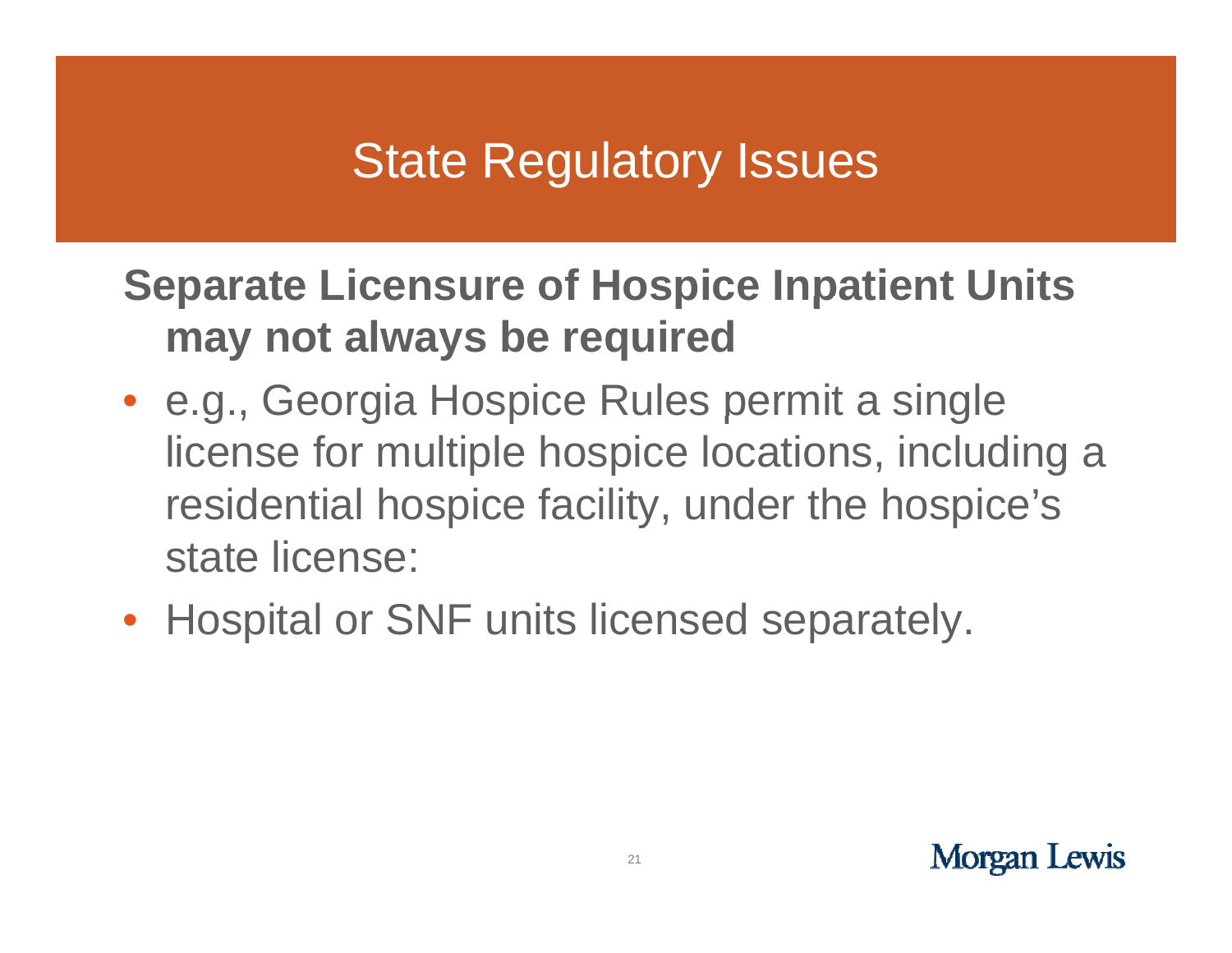## Regulatory Issues State Staffing Ratio Requirements

#### • Some states have staffing ratio regulations for hospice IPUs.  $\bullet$

#### – **South Carolina**

• *Minimum staffing for a hospice facility shall consist of one RN and one additional direct care staff member on duty at all times. Staffing ratios vary depending on the number of patients in the facility's census and the whether it is the 1st, 2nd, or 3rd shift.*

#### **Missouri**

- *All hospices shall employ qualified staff at the ratio of no less than one for every ten (1:10) patients per shift, per patient unit, 24 hours a day. Staffing personnel shall be on duty at all times on each patient-occupied floor, with no*  less than two staff personnel in a facility at all times.
- $\bullet$  *Minimum staff personnel shall be no less qualified than one home health aide or companion/volunteer and one licensed practical nurse.*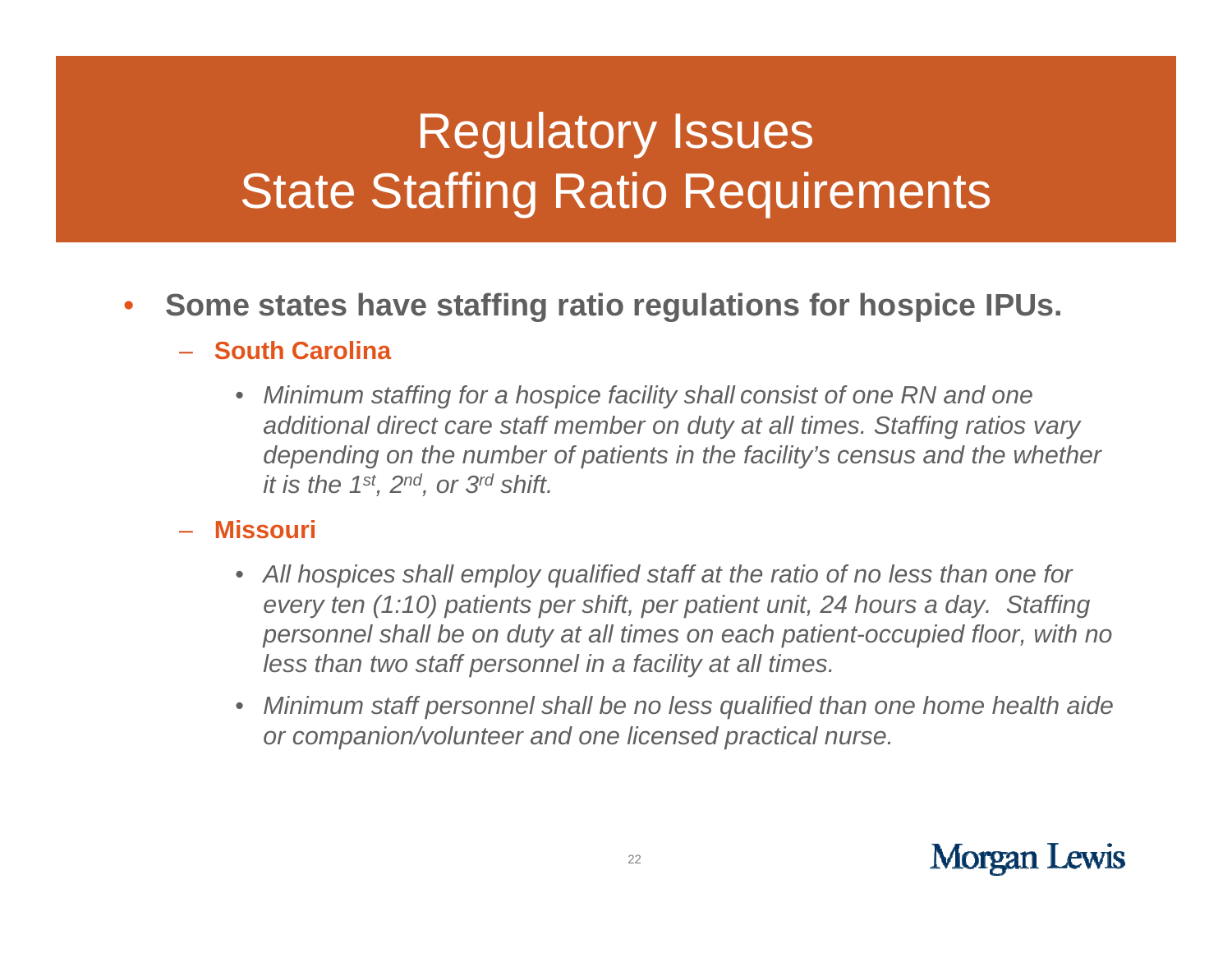## Regulatory Issues – Medical Director Services

- $\bullet$  **Contracting for Medical Director Services**
	- Most states permit the medical director to be either a direct or contract employee.
	- $-$  If a physician has an agreement with a hospice agency to provide medical care and services to hospice patients then Medicare regards them as a hospice medical director when billing for any care provided to patients related to the terminal condition.
	- Billing issues
		- *The physician is paid for administrative services by hospice out of its Medicare per diem diem*
		- For direct patient care services, the hospice bills the FI/MAC for the *physician's services and can compensate physician.*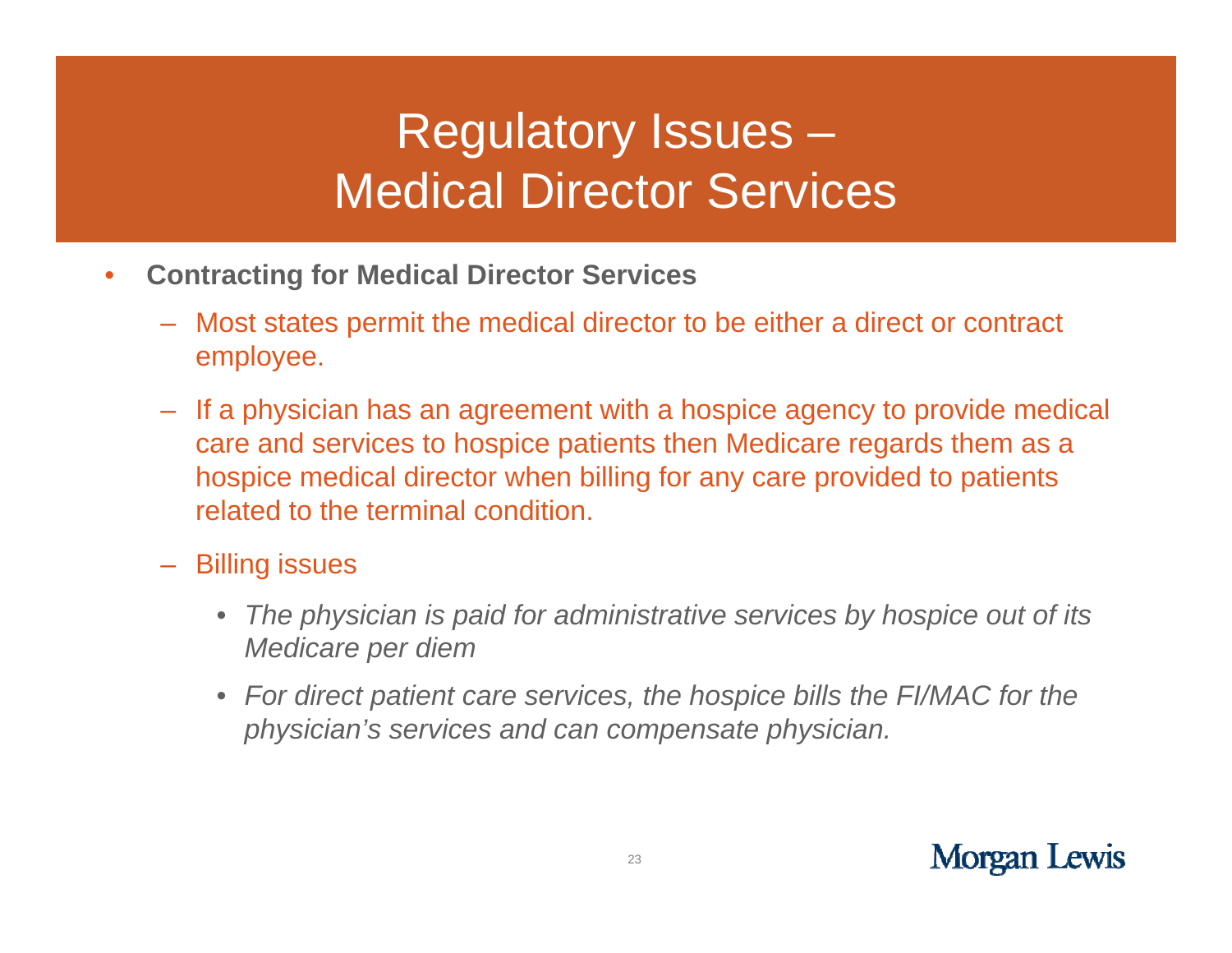## Regulatory Issues – Medical Director and "Call" Services

- $\bullet$ **• Medical Director Compensation Packages** 
	- **Higher salary with little or no compensation for patient visits.** 
		- The hospice collects the physician service billing proceeds to offset the higher medical director's salary.
	- **Lower salary and the medical director is reimbursed a high percentage of visit reimbursement (e.g., 80% to 90% of collections).** 
		- Lower overhead for the hospice and increased incentive for the medical director to visit/provide clinical care to more patients.
- •• Physician or N.P. call coverage – payment for being available nights and weekends.
	- Importance of Fair Market Value for physician payments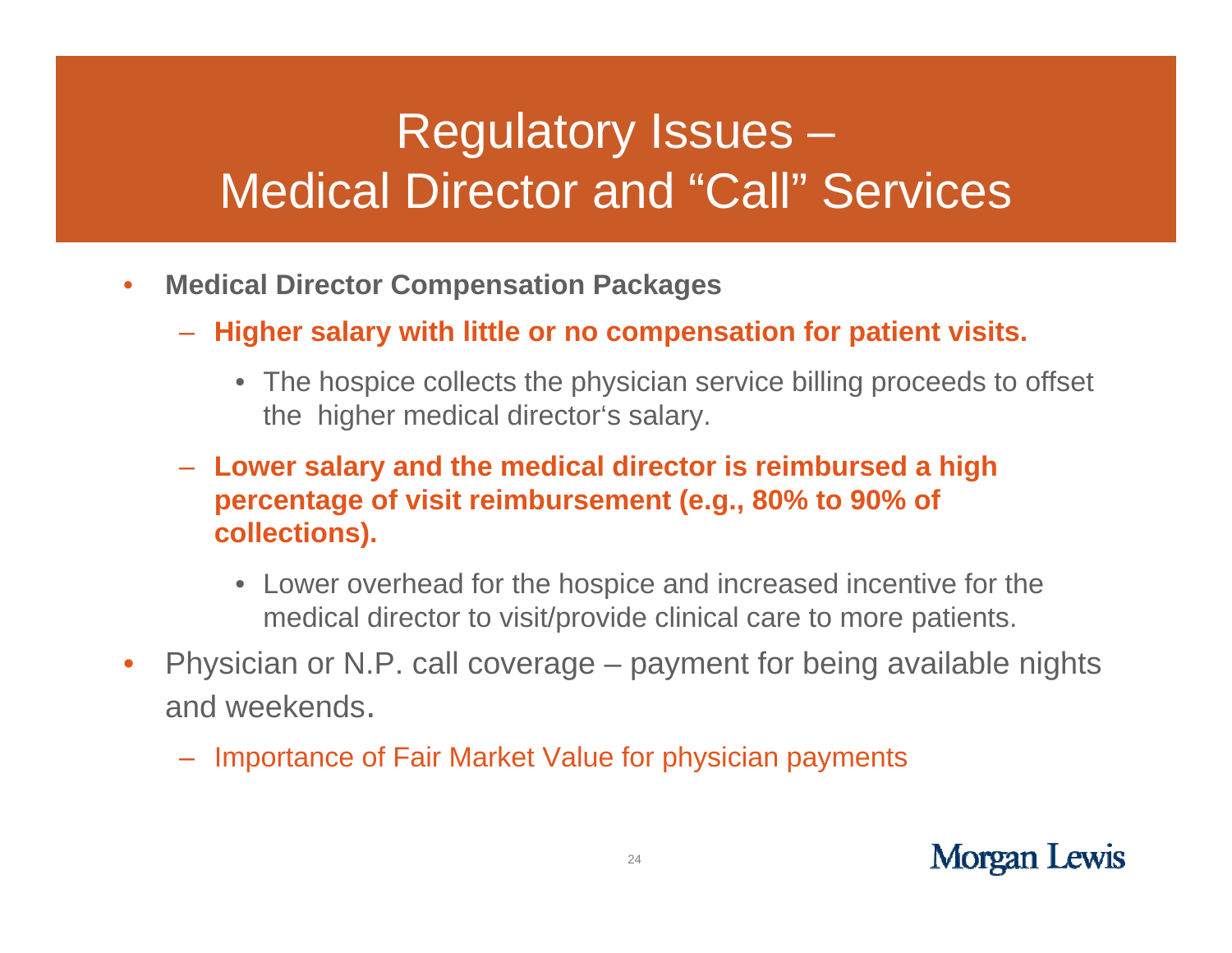## Things to Keep in Mind

- **Take the recent OIG Report with a Grain of Salt**
	- OIG found hospices with inpatient hospice units provide a lot more GIP care...of course they do!
		- Hospices with inpatient units often receive referrals of patients for GIP.
- If your hospice has an inpatient unit, use it but don't *overuse*  it…. Scrutiny of medical necessity of GIP on the rise.
	- ensure physicians are knowledgeable on standards actively dying patient is not sufficient.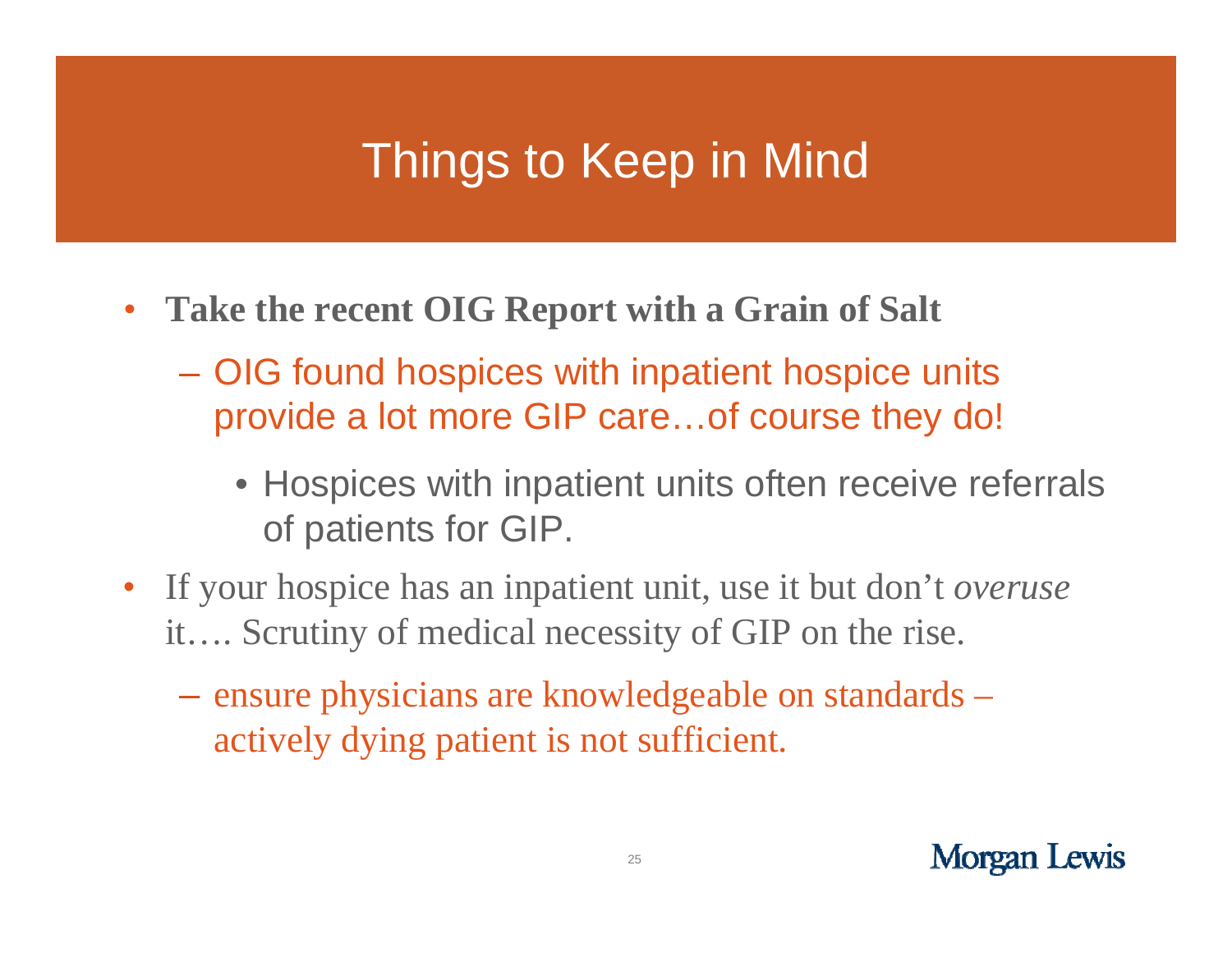## Things to Keep in Mind Mind

- $\bullet$  **Ensure appropriate use of GIP**
	- GIP is short-term care meant to provide pain control and symptom management that cannot be accomplished in the patient's home setting.
		- Ensure skilled care for this is documented in patient records
- • **Dangers of IPU/GIP as a "step-down**" between an acute care hospital and routine care hospice.
	- Also be wary of using GIP care as a mechanism to provide a patient's family with time to prepare (physically, mentally, or emotionally) for the patient to receive routine hospice care at home.